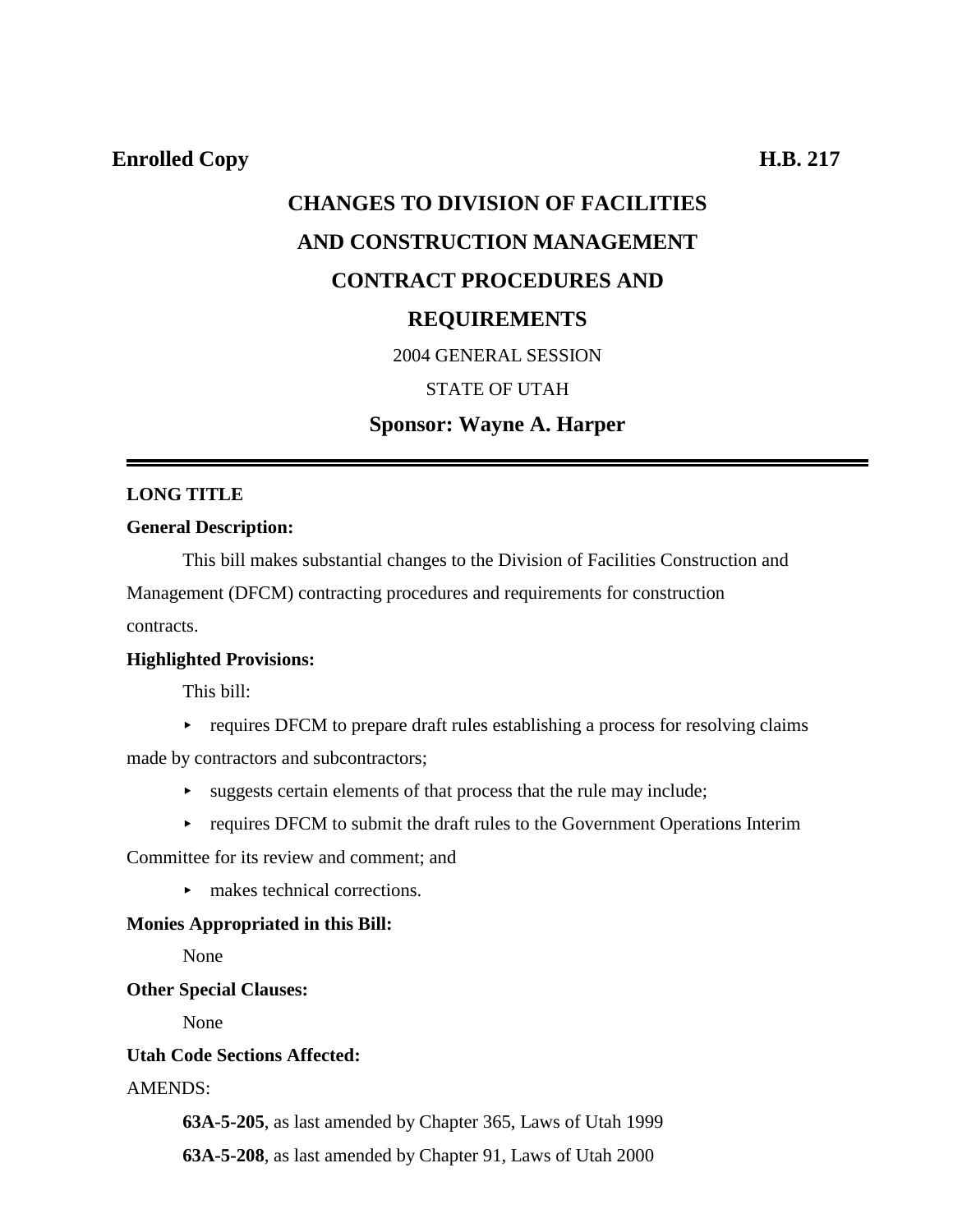*Be it enacted by the Legislature of the state of Utah:*

Section 1. Section **63A-5-205** is amended to read:

**63A-5-205. Contracting powers of director -- Retainage.**

(1) As used in this section, "capital developments" and "capital improvements" have the same meaning as provided in Section 63A-5-104.

 $[\frac{(1)}{(1)}]$  (2) In accordance with Title 63, Chapter 56, Utah Procurement Code, the director may:

(a) enter into contracts for any work or professional services which the division or the State Building Board may do or have done; and

(b) as a condition of any contract for architectural or engineering services, prohibit the architect or engineer from retaining a sales or agent engineer for the necessary design work.

 $[\frac{1}{2}]$  (3) The judgment of the director as to the responsibility and qualifications of a bidder is conclusive, except in case of fraud or bad faith.

(4) The division shall make all payments to the contractor for completed work in accordance with the contract and pay the interest specified in the contract on any payments that are late.

 $[\langle 3\rangle]$  (5) If any payment on a contract with a private contractor to do work for the division or the State Building Board is retained or withheld, it shall be retained or withheld and released as provided in Section 13-8-5.

Section 2. Section **63A-5-208** is amended to read:

**63A-5-208. Definitions -- Certain public construction bids to list subcontractors -- Changing subcontractors -- Bidders as subcontractors -- Dispute resolution process -- Penalties.**

(1) As used in this section:

(a) "First-tier subcontractor" means a subcontractor who contracts directly with the prime contractor.

(b) "Subcontractor" means any person or entity under contract with a contractor or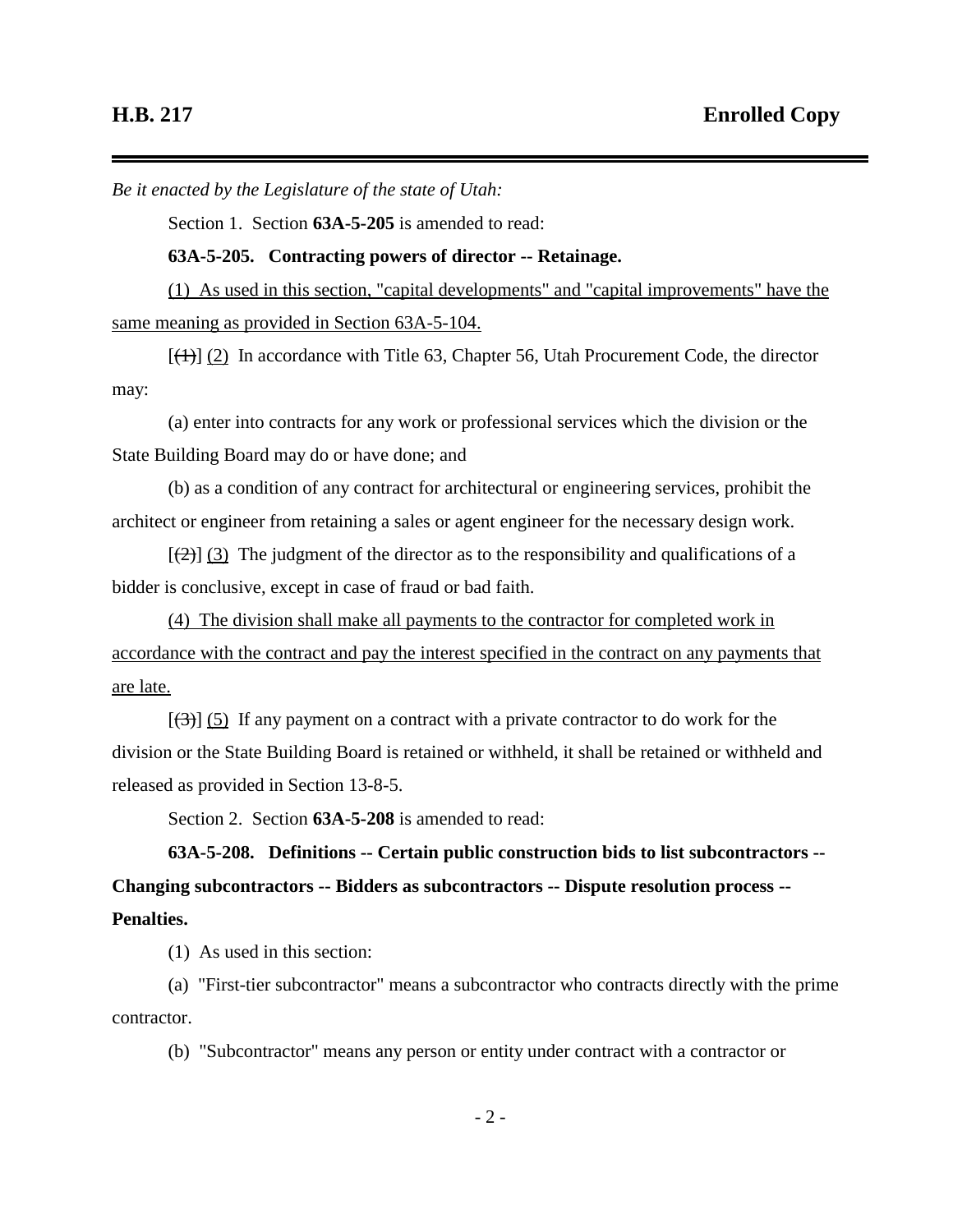another subcontractor to provide services or labor for the construction, installation, or repair of an improvement to real property.

(c) "Subcontractor" includes a trade contractor or specialty contractor.

(d) "Subcontractor" does not include suppliers who provide only materials, equipment, or supplies to a contractor or subcontractor.

(2) The director shall apply the provisions of this section to achieve fair and competitive bidding and to discourage bid-shopping by contractors.

 $(3)$  (a) (i) (A) On each public construction project, the director shall require the apparent lowest three bidders to submit a list of their first-tier subcontractors indicating each subcontractor's name, bid amount, and other information required by rule.

(B) Other bidders who are not one of the apparent lowest three bidders may also submit a list of their first-tier subcontractors containing the information required by this Subsection (3).

(C) The director may not consider any bid submitted by a bidder if the bidder fails to submit a subcontractor list meeting the requirements of this section.

(ii) On projects where the contractor's total bid is less than \$500,000, subcontractors whose bid is less than \$20,000 need not be listed.

(iii) On projects where the contractor's total bid is \$500,000 or more, subcontractors whose bid is less than \$35,000 need not be listed.

(b) (i) The bidders shall submit this list within 24 hours after the bid opening time, not including Saturdays, Sundays, and state holidays.

(ii) This list does not limit the director's right to authorize a change in the listing of any subcontractor.

(c) The bidders shall verify that all subcontractors listed as part of their bids are licensed as required by state law.

(d) Twenty-four hours after the bid opening, the contractor may change his subcontractors only after:

(i) receiving permission from the director; and

(ii) establishing that: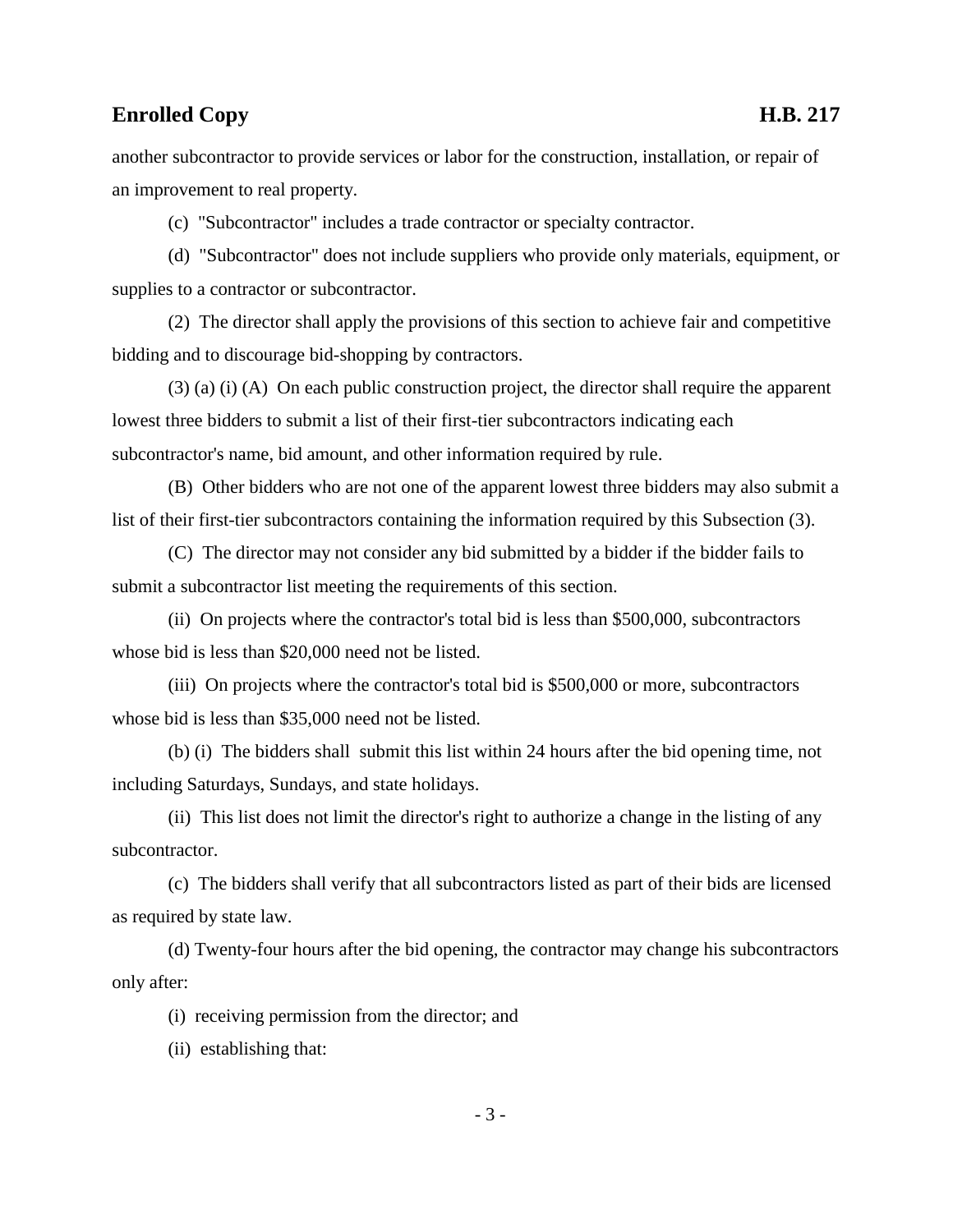(A) the change is in the best interest of the state; and

(B) the contractor establishes reasons for the change that meet the standards established by the State Building Board.

(e) If the director approves any changes in subcontractors that result in a net lower contract price for subcontracted work, the total of the prime contract may be reduced to reflect the changes.

(4) (a) A bidder may list himself as a subcontractor when the bidder is currently licensed to perform the portion of the work for which the bidder lists himself as a subcontractor and:

(i) the bidder intends to perform the work of a subcontractor himself; or

(ii) the bidder intends to obtain a subcontractor to perform the work at a later date because the bidder was unable to:

(A) obtain a bid from a qualified subcontractor; or

(B) obtain a bid from a qualified subcontractor at a cost that the bidder considers to be reasonable.

(b) (i) When the bidder intends to perform the work of a subcontractor himself, the director may, by written request, require that the bidder provide the director with information indicating the bidder's:

(A) previous experience in the type of work to be performed; and

(B) qualifications for performing the work.

(ii) The bidder must respond in writing within five business days of receiving the director's written request.

(iii) If the bidder's submitted information causes the director to reasonably believe that self-performance of the portion of the work by the bidder is likely to yield a substandard finished product, the director shall:

(A) require the bidder to use a subcontractor for the portion of the work in question and obtain the subcontractor bid under the supervision of the director; or

(B) reject the bidder's bid.

(c) (i) When the bidder intends to obtain a subcontractor to perform the work at a later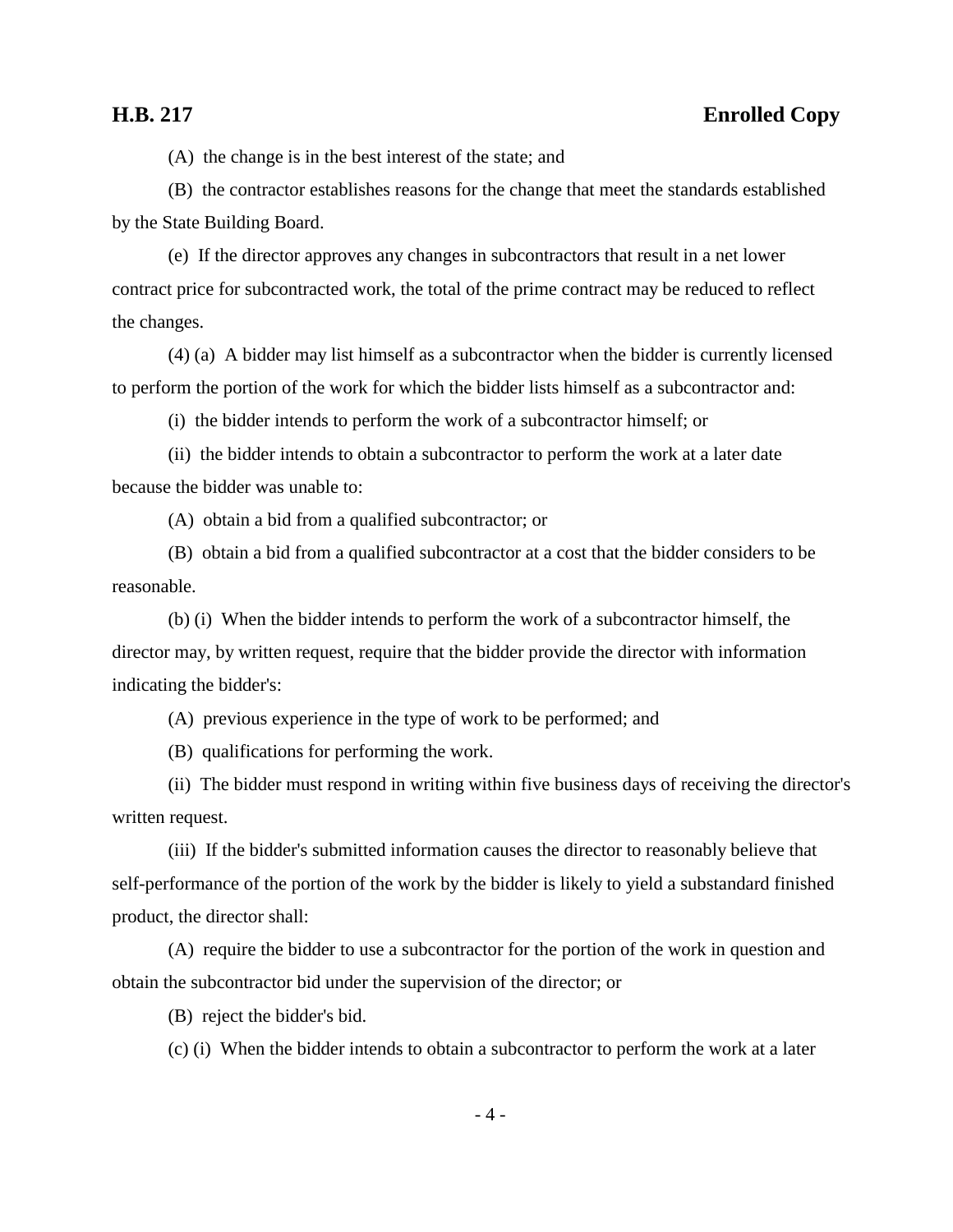date, the bidder shall provide documentation with the subcontractor list describing:

(A) the bidder's efforts to obtain a bid of a qualified subcontractor at a reasonable cost; and

(B) why the bidder was unable to obtain a qualified subcontractor bid.

(ii) If the bidder who intends to obtain a subcontractor to perform the work at a later date is awarded a contract, the director shall supervise the bidder's efforts to obtain a qualified subcontractor bid.

(iii) The director may not adjust the amount of the contract awarded in order to reflect the actual amount of the subcontractor's bid.

(5) The division may not disclose any subcontractor bid amounts obtained under this section until the division has awarded the project to a contractor.

 $[(6)$  (a) The director may establish a Contractor Performance Review Committee to:

 $[(i)$  adjudicate complaints about contractor, subcontractor, and supplier performance by following the procedures and requirements of Section 63-56-48; and]

[(ii) when appropriate, impose suspensions or debarments from bidding on state building contracts on contractors, subcontractors, and suppliers for cause.]

 $[(b)$  In conducting hearings and making decisions under this Subsection  $(6)$ , the Contractor Performance Review Committee is acting as the chief procurement officer or the head of purchasing agency for purposes of Section 63-56-48.]

(6) (a) The director shall, in consultation with the State Building Board, prepare draft rules establishing a process for resolving disputes involved with contracts under the division's procurement authority.

(b) The draft rules shall be presented to the Government Operations Interim Committee for review, comment, and recommendations before August 31, 2004.

(c) The director shall consider, and the rules may include:

(i) requirements regarding preliminary resolution efforts between the parties directly involved with the dispute;

(ii) requirements for the filing of claims, including notification, timeframes, and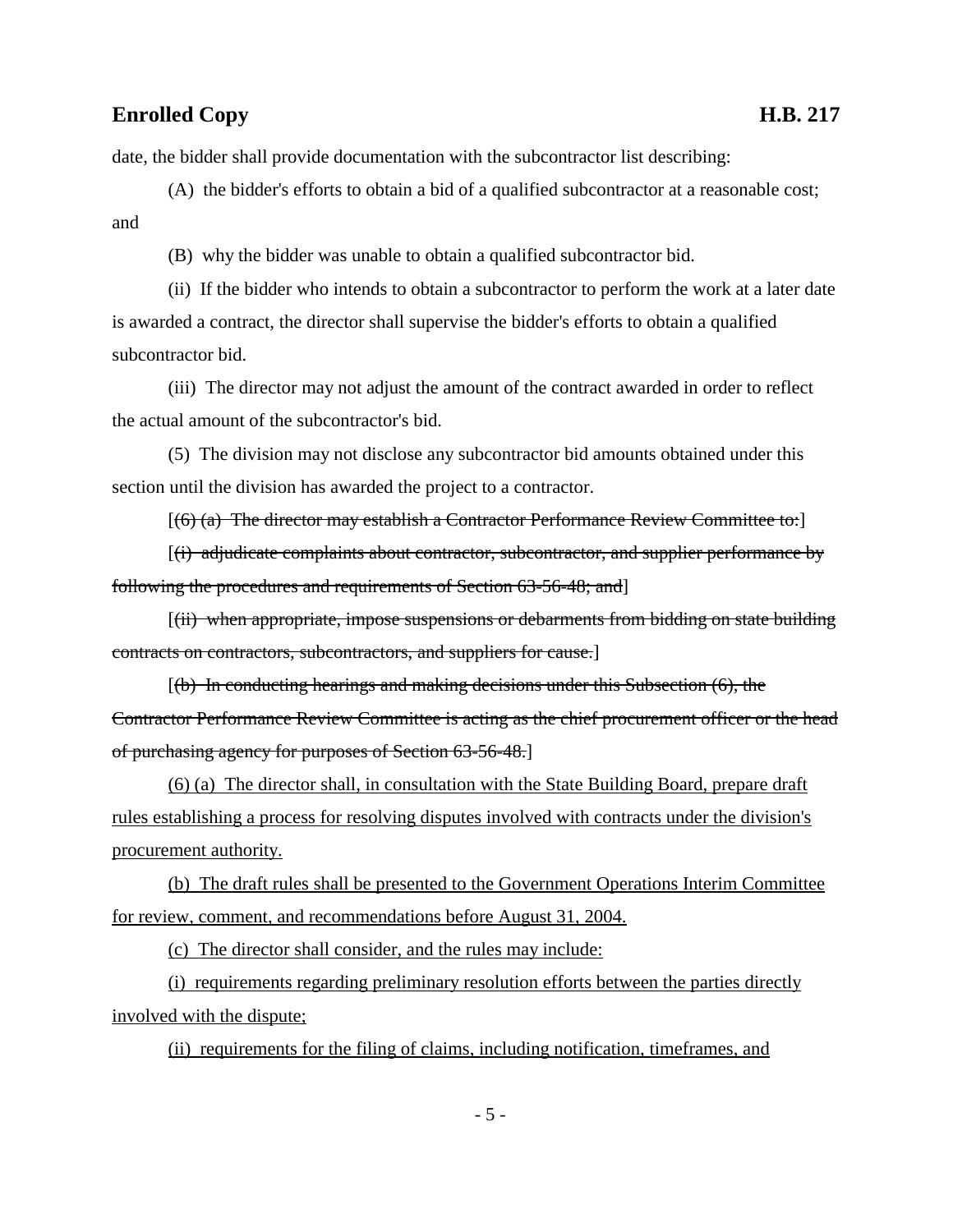documentation;

(iii) identification of the types of costs eligible for allocation and a method for allocating costs among the parties to the dispute;

(iv) required time periods, not to exceed 60 days, for the resolution of the claim;

(v) provision for an independent hearing officer, panel, or arbitrator to extend the time period for resolution of the claim by not to exceed 60 additional days for good cause;

(vi) provision for the extension of required time periods if the claimant agrees;

(vii) requirements that decisions be issued in writing;

(viii) provisions for administrative appeals of the decision;

(ix) provisions for the timely payment of claims after resolution of the dispute, including any appeals;

(x) a requirement that the final determination resulting from the dispute resolution process provided for in the rules is a final agency action subject to judicial review as provided in Sections 63-46b-14 and 63-46b-15;

(xi) a requirement that a claim or dispute that does not include a monetary claim against the division or its agents is not limited to the dispute resolution process provided for in this Subsection  $(6)$ ;

(xii) requirements for claims and disputes to be eligible for this dispute resolution process; (xiii) the use of an independent hearing officer, panel, arbitration, or mediation; and

(xiv) the circumstances under which a subcontractor may file a claim directly with the division.

(d) Persons pursuing claims under the process required by this Subsection (6):

(i) are bound by the decision reached under this process unless the decision is properly appealed; and

(ii) may not pursue claims or disputes under the dispute resolution process established in Sections 63-56-49 through 63-56-58.

(7) In addition to all other reasons allowed by law or rule, the director may reject all bids if none of the bidders whose bid is within the budget of the project submit a subcontractor list that